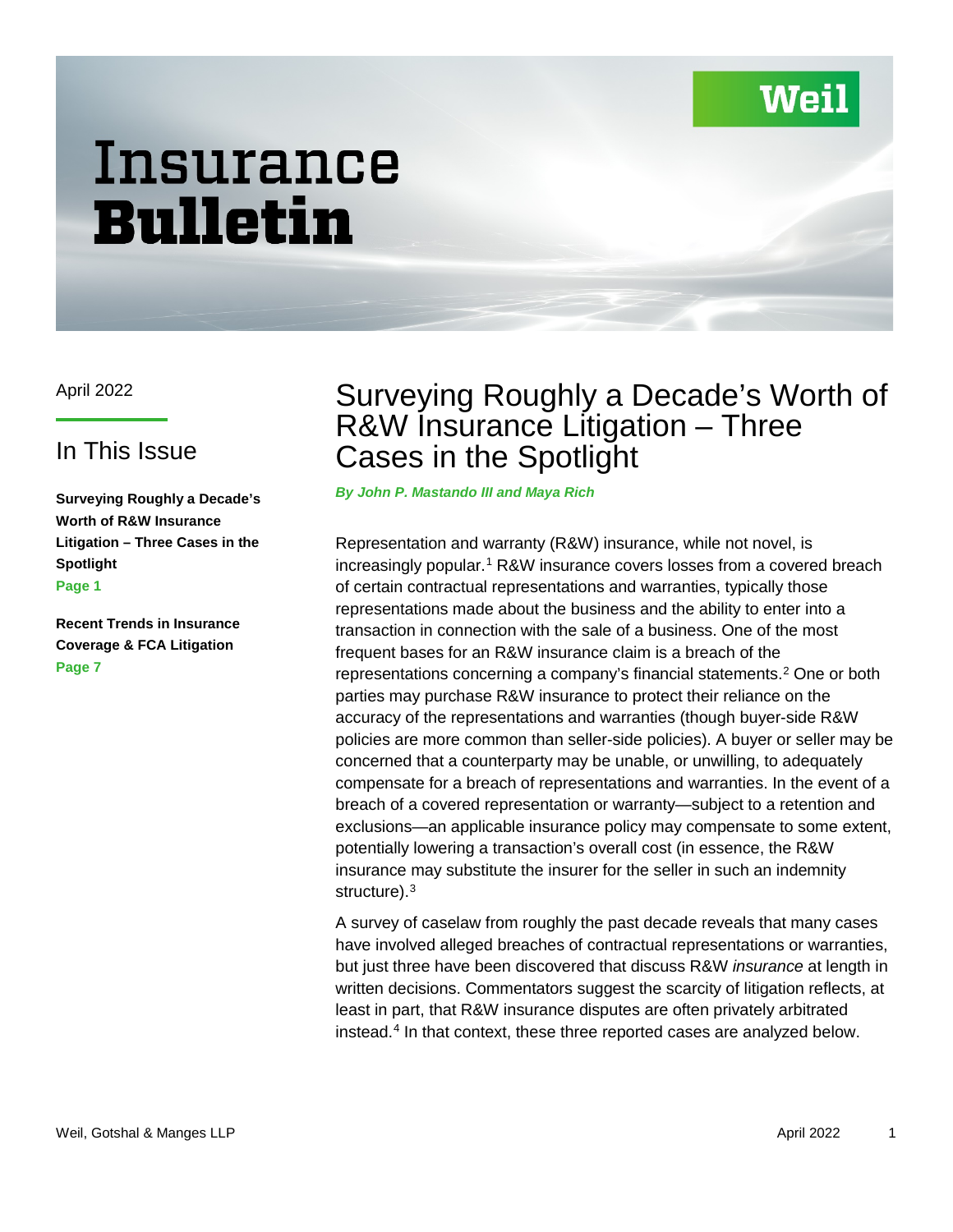#### *Ratajczak v. Beazley Solutions Ltd.***, 870 F.3d 650 (7th Cir. 2017)**

In *Ratajczak*, the Seventh Circuit addressed an appeal by seller-insureds who asserted that an R&W insurance policy obligated their insurer to indemnify seller-insureds in connection with a settlement concerning seller-insureds' alleged breaches of representations and warranties in a sale purchase agreement. Between 2006 and 2012, sellerinsureds owned and controlled a manufacturer with a product that at least one customer used to make high-protein food for calves and young animals. Customers would gauge the product's protein levels by measuring the nitrogen found in the product. Seller-insureds allegedly added a cheap substitute to their product so the product would test artificially high in nitrogen and appear to have higher protein levels. Seller-insureds sold the company, were retained as employees, and continued this practice. Eventually, the buyer discovered the alleged fraud, fired the sellerinsureds, and threatened suit with a draft complaint. A \$10 million settlement was reached without insurer approval (before the complaint was filed). The insurer refused to indemnify the seller-insureds, who then sued for alleged breach of duty to indemnify. The district court granted summary judgment to the insurer, and seller-insureds appealed.

#### **Seventh Circuit's Decision and Analysis**

The Seventh Circuit held that seller-insureds failed to qualify for the R&W insurance coverage for two independent reasons: (1) seller-insureds' policy retention offset the sale contract's maximum damages for a non-fraudulent breach of a general warranty (whereas fraud was excluded from the policy's coverage); and (2) seller-insureds settled without the insurer's consent, which was required to obligate the insurers to pay out for the settlement under the policy.

The Seventh Circuit first determined that the R&W insurance policy covered losses for breach of contract but not for fraud. The court then found that, under the sale purchase agreement, there were two ways a breach of warranty claim could arise: (1) a false statement in a fundamental representation – "a list of specific representations made by seller company on which the buyer relied;" and (2) a false statement not included among the fundamental representations, which the court also referred to as a false statement in a "general warranty." However, the Seventh Circuit found that in the case of the latter – *i.e.*, if the false statement was in a general warranty and not a fundamental representation – then damages for which the seller-insureds were liable under the purchase agreement were contractually capped at \$1.5 million. Moreover, the Seventh Circuit noted that seller-insureds carried a \$1.5 million retention under the policy (similar to a deductible). The Seventh Circuit observed that the insurer had argued, and the district court had agreed, that if there had been any non-fraudulent breach of warranty, such false statement was not among the specifically listed fundamental representations, so damages were contractually limited at \$1.5 million. The Seventh Circuit adopted the district court's holding that, because the cap matched the retention, no indemnification could be owed by the insurer.

The court noted that the draft complaint that the buyer sent to seller-insureds accused them of fraudulently concealing the addition of the cheap substitute in order to impact protein-test results, alleged that profits were artificially inflated, and did not specify a falsehood in a fundamental representation. Seller-insureds contended that the draft complaint should be liberally construed and the accusations *implied* a breach of fundamental representations, such as inaccuracy of books and records. The court rejected this argument, however, because the complaint was never filed. Moreover, the court observed that the draft complaint emphasized fraudulent statements and misleading omissions – and fraud was excluded from coverage. Still, the court acknowledged that the pleadings could be construed as negligent misstatements not subject to the fraud exclusion, but damages arising from such misstatements would have been contractually capped at \$1.5 million as breaches of non-fundamental representations.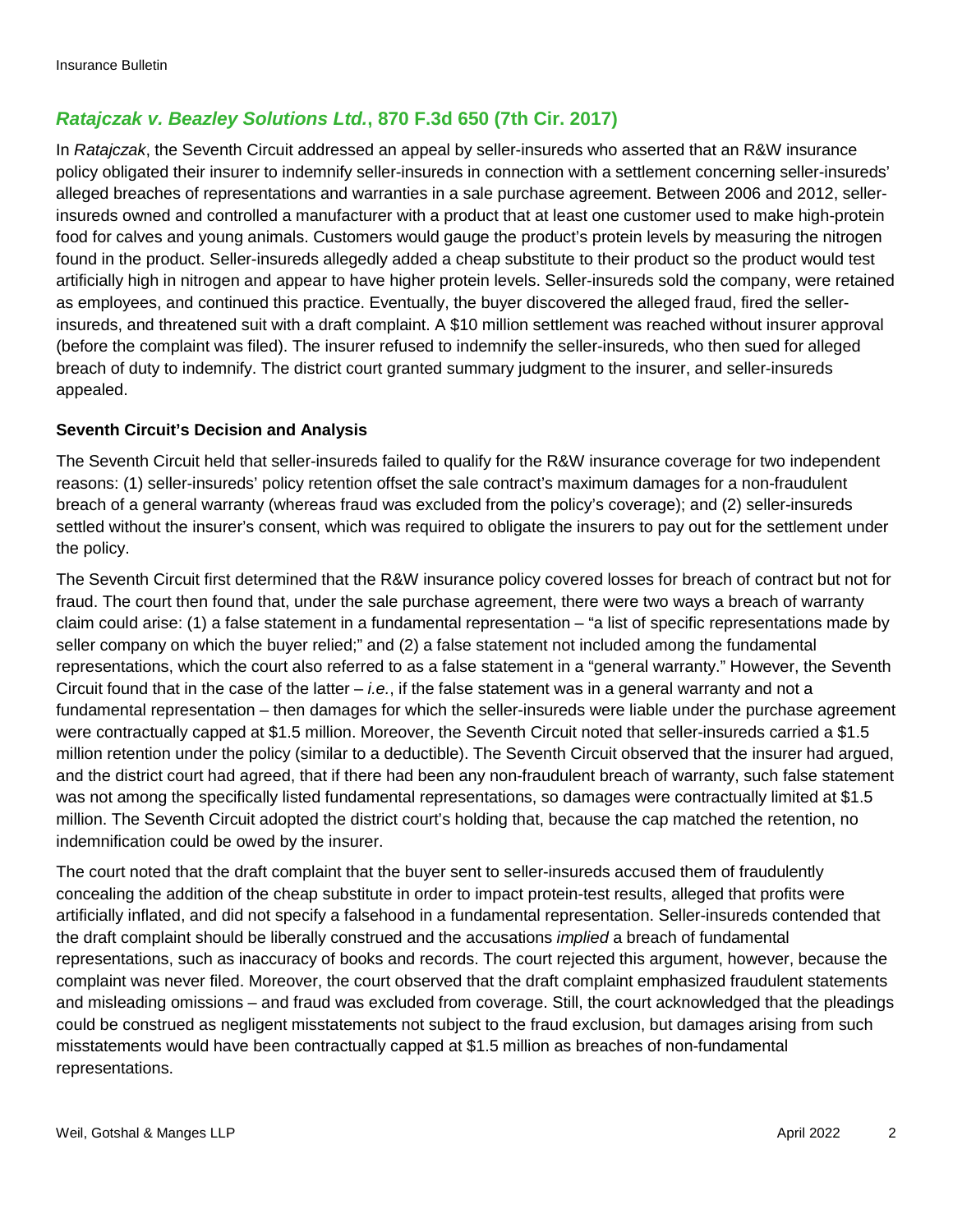The court also held that indemnification was not required because under the policy the insurer was not bound by settlements it did not approve in advance. Seller-insureds argued that the insurer was required – and failed – to prove prejudice from delay in noticing the claim, citing Wisconsin law. The court, however, ruled that New York law governed the policy, under which the requirement of insurer settlement approval was "absolute."

Thus, the Seventh Circuit in *Ratajczak* held that seller-insureds lost on two separate bases: (1) a retention offset maximum damages for breach of a general warranty; and (2) insureds settled without insurer's consent.

#### *Bobcat N. Am., LLC v. Inland Waste Holdings, LLC***, Civil Action No. N17C-06-170 PRW CCLD, 2020 WL 5587683 (Super. Ct. Del. Sept. 18, 2020)**

The second case yielding a court decision regarding R&W insurance, *Bobcat v. Inland Waste Holdings, LLC*, involved a policy that the court found might have covered fraudulent breaches. The court granted in part and denied in part sellers' motion for partial summary judgment, finding genuine disputes of material fact as to one of several claims.

#### **Background**

Plaintiff Bobcat North America, LLC (Buyer) purchased several waste-management companies from Defendants Inland Waste Holdings, LLC, Bart A. Begley, Montgomery M. Davison, and Robert A. Smith (Sellers) under a Unit Purchase Agreement (UPA). In connection with the UPA, the parties jointly "purchased a Buyer-Side [R&W] insurance policy from QBE Specialty Insurance Company, covering any of [Buyer's] losses from breaches by Sellers of their representations in the UPA, including fraudulent breaches (the 'QBE Policy')." The UPA provided two categories of potential claims against Sellers: (1) R&W insurance claims – which were defined as any claim for breach of a representation and warranty that is not classified as a non-R&W insurance claim; and (2) non-R&W insurance claims. Non-R&W insurance claims in turn included, as relevant: "(i) Claims related to any fraud or willful or knowing breach of any representation or warranty . . . (the 'Fraud Claims'); [and] (ii) Claims related to inaccuracies or breaches of any representation or warranty set forth in Section 3.12(c) (Environmental Matters) . . . " Sellers interpreted the QBE Policy to cover the "Fraud Claims" defined as non-R&W insurance claims under the UPA.

Buyer discovered inaccuracies in Sellers' UPA representations and warranties<sup>[5](#page-5-4)</sup> and submitted a claim notice to QBE. Buyer filed for arbitration against QBE to enforce the policy, and QBE settled and agreed to pay Buyer \$7.1 million. Buyer and Sellers agreed that the settlement was ambiguous on the apportionment of proceeds across Buyer's claims.

Buyer then filed suit against Sellers asserting claims for breach of contract, fraudulent inducement, negligent misrepresentation, indemnification, and declaratory relief. Sellers moved for partial summary judgment to dismiss all claims except declaratory relief. The court: (1) granted summary judgment on the fraudulent inducement claim because Buyer failed to plead separate fraud and contract damages; (2) held that the Court of Chancery had exclusive subject-matter jurisdiction over the negligent misrepresentation claim and allowed Buyer to seek dismissal without prejudice or transfer of that claim; (3) denied Sellers' request to dismiss a certain individual Defendant, a former senior employee at Sellers, finding him, as a matter of contract, potentially jointly and severally liable for any fraud or willful or knowing breach of a representation or warranty as well as finding a genuine issue of material fact as to his actual knowledge of alleged fraud; and (4) denied summary judgment on the breach-of-contract and indemnification claims, finding a genuine issue of material fact whether the QBE settlement payment covered claims for fraud, and the impact on Sellers' obligations to indemnify Buyer. This last holding regarding denial of summary judgment on the breach-of-contract and indemnification claims is analyzed in detail below.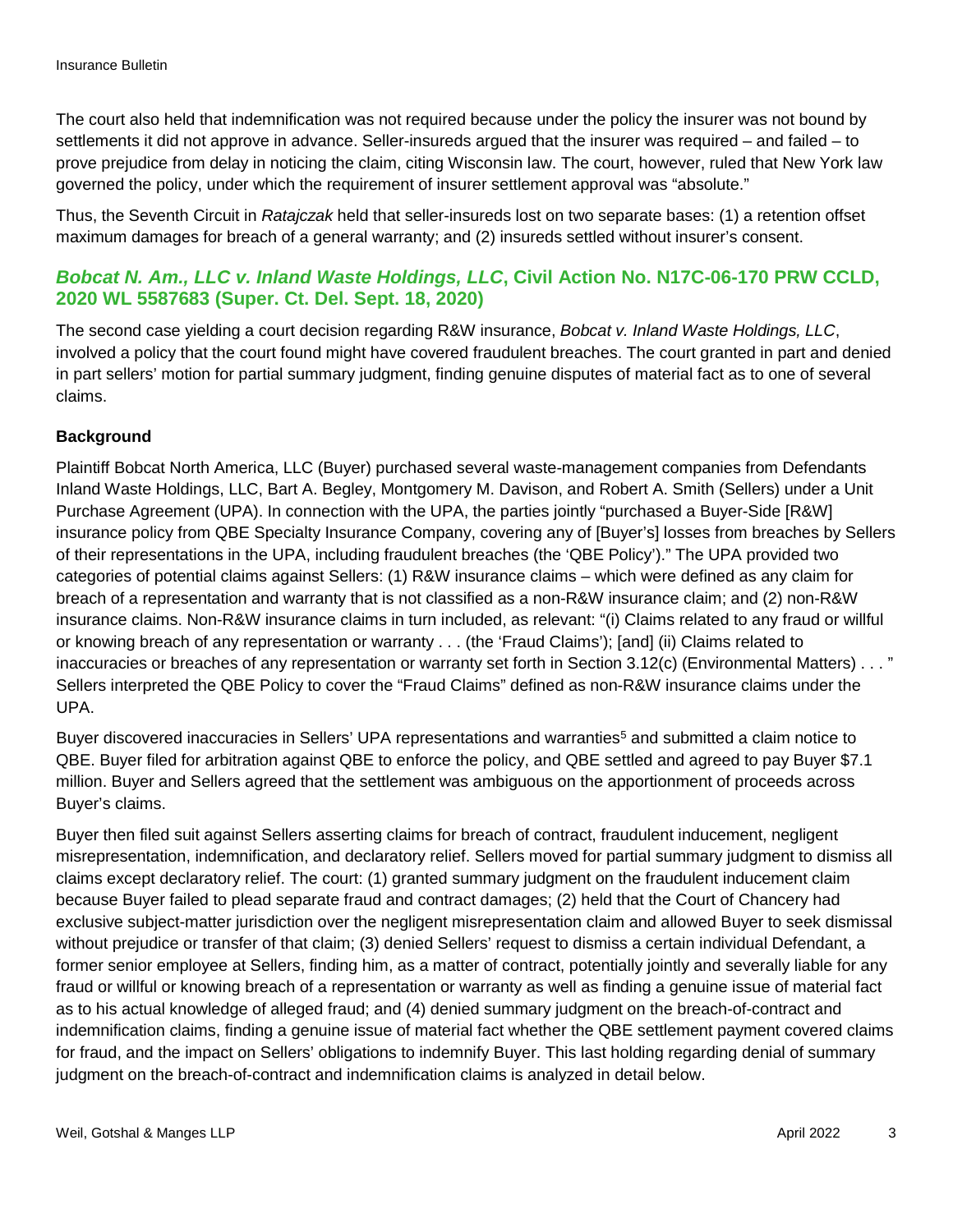#### **Delaware Superior Court's Decision and Analysis on Breach-of-Contract and Indemnification**

In defense against Buyer's breach-of-contract and indemnification claims, Sellers argued that the factual similarities underlying Buyer's insurance claims necessitated that the QBE settlement offset any damages Buyer recovered in litigation. Buyer responded that it had submitted R&W insurance claims to QBE and pursued only non-R&W insurance claims (as defined in the UPA) in the litigation. Particularly, Buyer asserted that its litigation claims were fraud claims or environmental matters that constituted non-R&W insurance claims not subject to liability limitations applicable to R&W insurance claims.

The court found that one reading of the transactional documents might be that the QBE policy covered fraud claims, but not environmental matters, and that Buyer could but was not required to submit fraud claims to QBE. In that case, Sellers argued, Buyer opted to submit its fraud claims to QBE.

The court then rejected Sellers' argument that the UPA required that the QBE settlement offset the fraud claims, a type of non-R&W insurance claim. The court found that the UPA did limit Sellers' indemnification obligations – that Buyer must first seek relief solely from QBE, and that Buyer then could seek 50% or 100% compensation on denied claims from Sellers depending on the representation breached, up to a \$10 million QBE Policy cap – but only for R&W insurance claims. The court found no such limitations on Sellers' indemnification obligations for non-R&W insurance claims.

The court recognized the QBE settlement as silent on its allocation across Buyer's R&W insurance claims and found a genuine dispute of material fact whether or how the settlement proceeds should be allocated among Buyer's insurance claims, and the effect on any litigation award. The court acknowledged that Sellers and Buyer disputed whether the QBE payment was based, at least partly, on a fraud claim, pointing to contrary indications in the claim notice, settlement agreement, UPA, and arbitration demand. The court therefore also found a genuine issue of material fact whether the payment covered claims for fraud and denied summary judgment on the breach-ofcontract and indemnification claims. Within months of the decision, and following briefing of a motion for judgment on the pleadings by Buyer, the parties jointly reported to the court that they had reached a global settlement, and the action was dismissed with prejudice.

#### *Novolex Holdings, LLC v. Illinois Union Ins.***, Docket No. 655514/2019 (N.Y. Sup. Ct. Sept. 23, 2019) (ongoing)**

Like the *Ratajczak* and *Bobcat* cases, *Novolex* concerns R&W insurance coverage for alleged breaches of representations and warranties. However, a written decision has not yet been issued. Notably, the court denied a motion to dismiss in an August 2020 oral ruling, and cross motions for summary judgment that were fully briefed in December 2021 remain pending. While many filings have been submitted under seal, public information is addressed here.

#### **Background**

Under an Equity Purchase Agreement (EPA), Novolex Holdings, LLC (Novolex) (Buyer) purchased The Waddington Group (TWG), a tabletop goods and food packaging products manufacturer, from Newell Brands, Inc. (Newell) (Seller). In the EPA, Seller made representations and warranties regarding the strength of customer relationships and lack of adverse changes to TWG's business. Buyer purchased an R&W insurance policy that had four different tiers of insurers providing layers of coverage. Allegedly, after the transaction closed, Buyer discovered that TWG's relationship with one of TWG's and Seller's largest customers deteriorated before closing due to Seller's mismanagement and realized that Seller had breached the EPA's warranties. Buyer alleges it lost approximately \$267 million, well over policy limits of \$150 million (in excess of a \$17 million retention).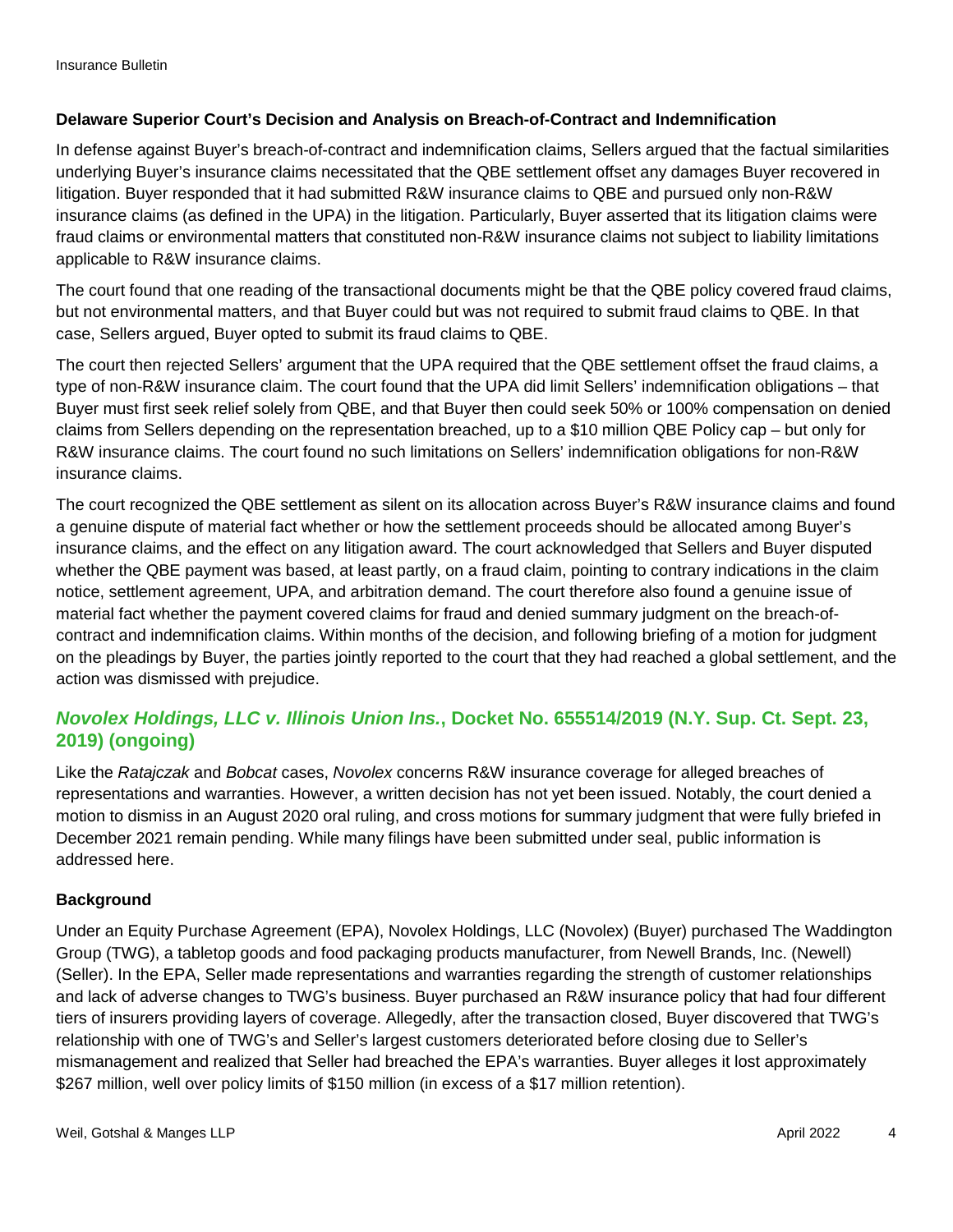Buyer submitted an insurance claim. Insurers from the first, second, and fourth tiers of the R&W insurance policies paid on the claim. Defendants, insurers in the third-tier of the four-tier R&W insurance tower, refused to cover the losses. In its amended complaint, Plaintiff Buyer (Plaintiff) argues that the R&W insurance policy contains a materiality scrape (which is often contained in these policies), which assertedly reads the materiality qualifications out of the EPA's representations and warranties, such that the existence of breaches and the amount of losses are determined without giving effect to such materiality qualifications – for which Plaintiff allegedly paid higher premiums. [6](#page-5-5) And, while non-party insurers from other tiers, including those higher in the insurance tower, paid, Defendants did not.

Plaintiff has asserted eight counts: one for declaratory judgment; six for breaches of the R&W insurance policy corresponding to six EPA warranties; and, upon amendment, one for breach of the implied covenant of good faith and fair dealing. Plaintiff seeks compensatory damages up to the policy limit for the difference in price it paid and TWG's actual worth, reasonable attorneys' fees, costs, expert fees, and pre- and post-judgment interest.

The court denied Defendants' motion to dismiss on the record at a hearing. [Dkt. 154, 159 at 17–18] The court indicated that its "initial reaction to [D]efendants' motion was that they were holding the plaintiff to a much higher standard than applies in a motion to dismiss which is whether they stated a claim, and [the court was] finding they have stated a claim for a variety of reasons . . . so [it was] not prepared to dismiss the causes of action yet." The court read the EPA's "Significant Customers and Suppliers" Warranty to have required Seller to inform Plaintiff if there were a change in the customer relationship "in some material way." The court "reiterate[d]" that "given the uncertainty as to future purchase orders with [the customer] or anyone else, for that matter, any of the major or significant material, it seem[ed at the motion to dismiss stage] to see this ['Significant Customers and Suppliers' Warranty] as a requirement that the seller let the plaintiff know if there is a change in the relationship."

#### **Current Status**

Cross motions for summary judgment are now pending. Plaintiff seeks partial summary judgment that four warranties were breached as a matter of law and that Plaintiff suffered damages exceeding policy limits. [Dkt. 377] Defendants filed an opposition under seal. [Dkt. 502]

On reply, Plaintiff argued that Defendants' opposition mischaracterized the EPA's representations and warranties and wrongly asserted that Defendants' contractual protections were narrowly tailored. [Dkt. 535] Plaintiff accused Defendants of attempting to rewrite the policy and abandon their obligations. Plaintiff also pointed out that the Delaware Superior Court, in a parallel action, rejected an argument that the representations and warranties in the EPA were accurate as of signing – an argument virtually identical to Defendants' in this matter. Plaintiff concluded its arguments by asserting that Defendants as a matter of law should lose at summary judgment regarding the four warranties and that Defendants fail to raise a genuine dispute on causation or damages.

Defendants' pending summary judgment motion and reply were filed under seal. [Dkt. 380, 528] According to Plaintiff's opposition, however, Defendants asserted that Plaintiff had not submitted any valid claims under the policy, which Plaintiff assailed as "baseless." [Dkt. 491] As noted above, Plaintiff argued that Defendants premised their faulty argument on a misunderstanding that the policy provided "only narrow protection, 'limited to the applicable, narrowly tailored representations and warranties in the EPA.'" Plaintiff called this "patently false," contending that the representations and warranties were not only "comprehensive," but the R&W insurance policies extended their scope by applying a materiality scrape and by not limiting the types of damages that constitute a "Loss."

Plaintiff further complained that Defendants' "treatment of the factual record [was] equally spurious." Plaintiff asserted that it intends to prove facts at trial that Defendants' misconduct amounts to bad faith and warrants punitive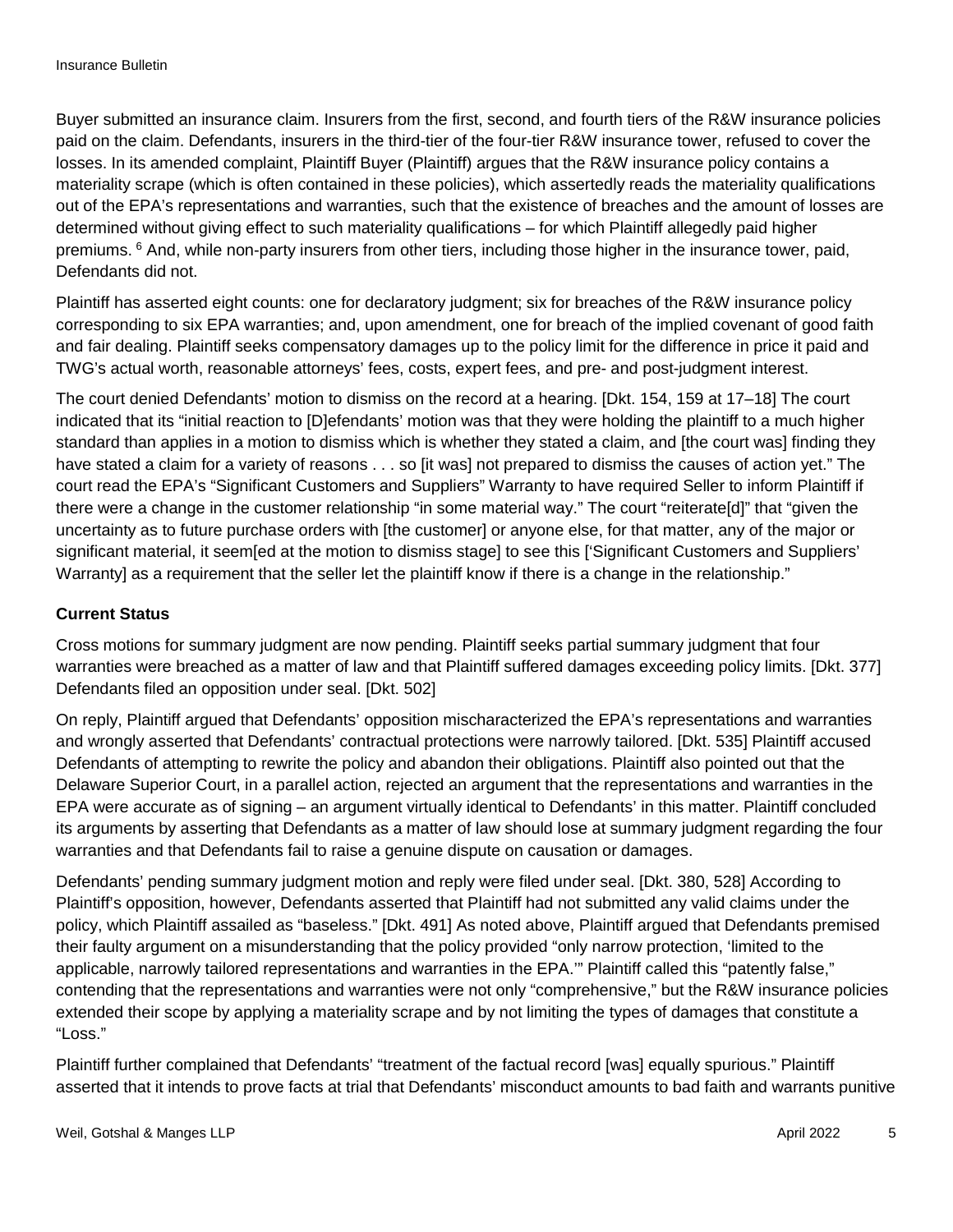damages. Plaintiff also argued that Defendants failed to meet their burden to show no genuine issue of material fact regarding Plaintiff's ability to establish the underlying breaches by Seller and TWG of any of the six warranties under the R&W insurance policies. Additionally, Plaintiff disputed Defendants' argument that the breaches did not proximately cause Plaintiff's loss and asserted that Plaintiff needed only to show that it suffered loss arising out of the breaches under the primary policy. Plaintiff closed by arguing that its losses, regardless, exceeded Defendants' coverage obligations, meaning that Defendants were liable to pay out in full.

#### **Take-Aways**

Any forthcoming R&W insurance decisions, in *Novolex* or otherwise, may be instructive. R&W insurance's popularity continues to grow and stakeholders stand to gain guidance from any publicly available new decisions. We will continue to monitor *Novolex*, as well as other R&W insurance decisions, for important developments and takeaways.

<span id="page-5-0"></span><sup>1</sup> Marsh, 2021 US and Canada Transactional Risk Year In Review (Feb. 2022), at 6 (noting that Marsh alone "completed 999 distinct insurance placements on mergers and acquisitions last year – a 71% increase over 2020."), [https://www.marsh.com/us/services/transactional](https://www.marsh.com/us/services/transactional-risk/insights/transactional-risk-report-2021/americas.html)[risk/insights/transactional-risk-report-2021/americas.html;](https://www.marsh.com/us/services/transactional-risk/insights/transactional-risk-report-2021/americas.html) *see also* Brian Gingold, Representation and Warranty Insurance – To Insure, or Not to Insure, That is the Question, Weil's Global Private Equity Watch (March 5, 2018) (noting growth in R&W insurance and that "[t]here are now more than 20 R&W insurers in the US and, according to market data, more than 1,400 policies were placed in 2017, representing tens of billions of dollars in coverage limits and roughly \$1 billion in premiums."), [https://privateequity.weil.com/features/representation-warranty](https://privateequity.weil.com/features/representation-warranty-insurance-insure-not-insure-question/)[insurance-insure-not-insure-question/.](https://privateequity.weil.com/features/representation-warranty-insurance-insure-not-insure-question/)

\_\_\_\_\_\_\_\_\_\_\_\_\_\_\_\_\_\_\_\_\_\_\_\_\_\_\_\_\_\_\_\_\_\_\_\_\_\_\_\_\_\_\_\_\_\_\_\_\_\_\_\_\_\_\_\_\_\_\_\_\_\_\_\_\_\_\_\_\_\_\_\_\_\_\_\_\_\_\_\_\_\_\_\_\_\_\_\_\_\_\_\_\_\_\_\_\_\_\_\_\_\_\_\_\_\_\_

<span id="page-5-1"></span><sup>2</sup> See Atlantic Global Risk, 2021 Insights, at 30, [https://www.atlanticgrp.com/documents/atlantic\\_global\\_risk\\_2021\\_insights\\_report.pdf.](https://www.atlanticgrp.com/documents/atlantic_global_risk_2021_insights_report.pdf)

<span id="page-5-2"></span><sup>3</sup> *See* R&W Insurance, Part I: Pros and Cons for Buyers, Weil's Global Private Equity Watch (May 27, 2015) (noting "R&W insurance serves to shift responsibility for most seller representations and warranties to a third-party insurance underwriter," while also noting such insurance may contain exclusions), [https://privateequity.weil.com/insights/rw-insurance-part-pros-cons-buyers/;](https://privateequity.weil.com/insights/rw-insurance-part-pros-cons-buyers/) *see also* R&W Insurance, Part II: Pros and Cons for Sellers, Weil's Global Private Equity Watch (May 28, 2015) ("The key advantage of R&W insurance to sellers is limiting (or eliminating) their post-closing liability for breaches of reps and warranties made in the acquisition agreement."), [https://privateequity.weil.com/insights/rw](https://privateequity.weil.com/insights/rw-insurance-part-ii-pros-cons-sellers/)[insurance-part-ii-pros-cons-sellers/.](https://privateequity.weil.com/insights/rw-insurance-part-ii-pros-cons-sellers/)

<span id="page-5-3"></span><sup>4</sup> Richard Harroch, A Guide To M&A Representations And Warranties Insurance In Mergers And Acquisitions, *Forbes* (Jan. 23, 2019) ("Since most representations and warranties insurance policies are subject to mandatory arbitration provisions, there is little published legal authority in this area."), [https://www.forbes.com/sites/allbusiness/2019/01/23/guide-mergers-acquisitions-representations-warranties](https://www.forbes.com/sites/allbusiness/2019/01/23/guide-mergers-acquisitions-representations-warranties-insurance/?sh=7ea2a2e367f3)[insurance/?sh=7ea2a2e367f3;](https://www.forbes.com/sites/allbusiness/2019/01/23/guide-mergers-acquisitions-representations-warranties-insurance/?sh=7ea2a2e367f3) *see also* Brian Keeler, Representations and Warranties Insurance in M&A Transactions, *Bloomberg Law* (2020) (noting frequency of requirement in R&W insurance policies "to arbitrate any coverage or other disputes between the insurer and the insured. But arbitration proceedings can be (and usually are) kept confidential, unlike judicial proceedings…"), [https://www.bloomberglaw.com/product/health/document/X4FN881O000000.](https://www.bloomberglaw.com/product/health/document/X4FN881O000000)

<span id="page-5-4"></span><sup>5</sup> These inaccuracies were not specified in the opinion and the cited portion of Buyer's brief was redacted.

<span id="page-5-5"></span><sup>6</sup> *See also* Daniel Avery, The 'Materiality Scrape' Provision, *Bloomberg Law* (2021), [https://www.bloomberglaw.com/product/blaw/document/X5U6SUOG000000.](https://www.bloomberglaw.com/product/blaw/document/X5U6SUOG000000)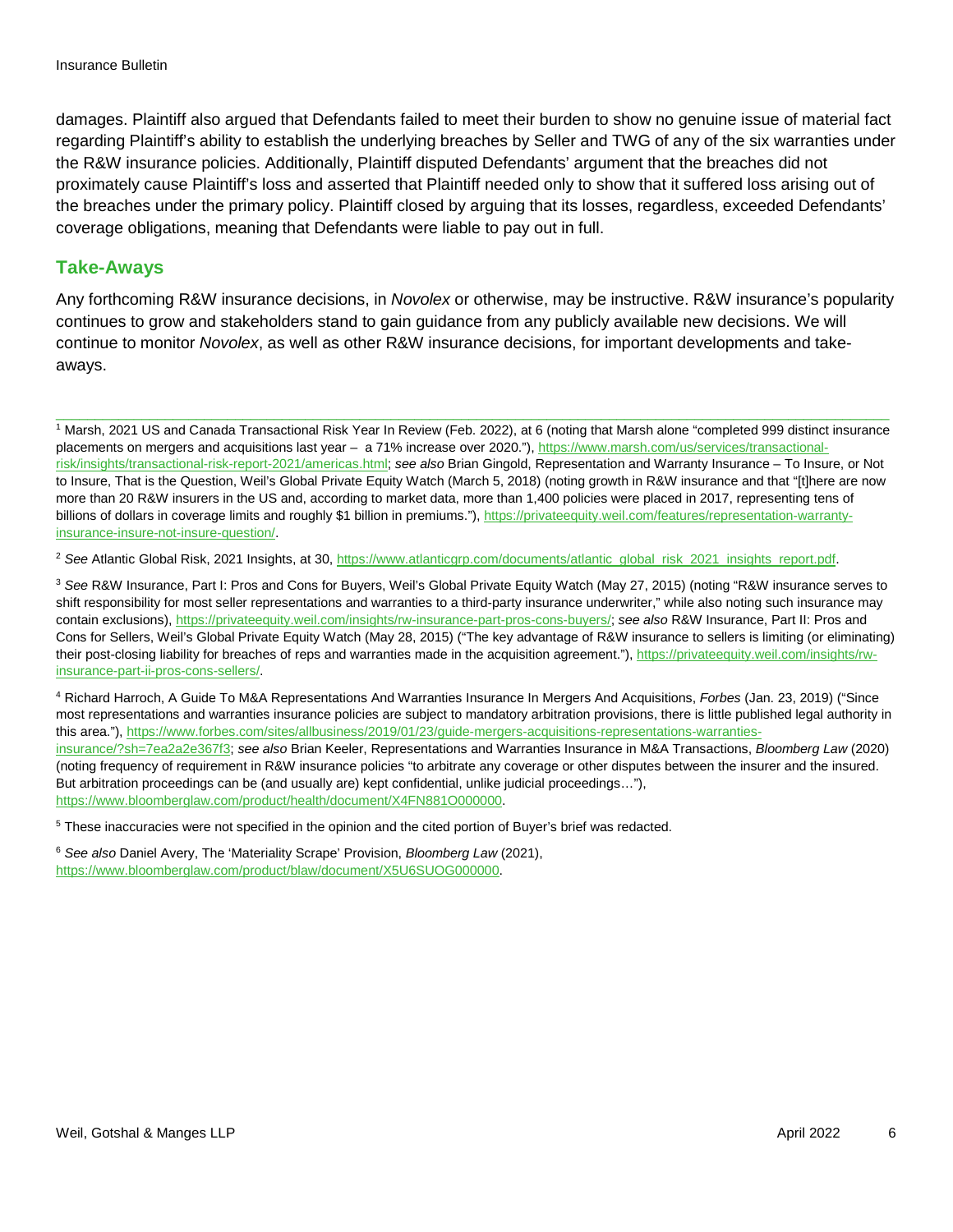## Recent Trends in Insurance Coverage & FCA Litigation

*By Lori Pines, Blake Steinberg, and Emma Peplow*

False Claims Act (FCA) litigation is on the rise. The Department of Justice (DOJ) opened 250 new investigations in 2020, the most since 1994.[1](#page-9-0) Federal *qui tam* cases have also steadily increased since 2017, with 672 matters filed in [2](#page-9-1)020.<sup>2</sup> Additionally, the federal government has recently signaled willingness to use the FCA to combat fraud in the context of cybersecurity.[3](#page-9-2) As such, companies and insurers that seek or offer coverage for FCA actions should be proactive about monitoring whether policies are up to date and provide the agreed-upon coverage for FCA liability.

#### **The False Claims Act**

The FCA prohibits fraud on the government and is particularly important for businesses and insurers to consider in light of how large individual recoveries under the FCA can be – such recoveries have exceeded \$1 billion.<sup>[4](#page-9-3)</sup> For example, to resolve FCA allegations, GlaxoSmithKline paid \$2 billion in a 2012 settlement,<sup>[5](#page-9-4)</sup> Johnson & Johnson paid \$1.39 billion in 2013,<sup>[6](#page-9-5)</sup> and Bank of America and Countrywide paid \$1 billion in 2014.<sup>[7](#page-9-6)</sup> In addition, businesses can be found liable not just for fraudulent statements to the government, but also for failing to comply with material requirements tied to receiving government funding.<sup>[8](#page-10-0)</sup>

Both the Biden Administration and the DOJ have recently indicated that parties can expect FCA litigation to emerge in the cybersecurity context in the near future. President Biden signed an Executive Order on May 12, 2021 aiming to reduce data breaches and malicious cyber campaigns. The Order imposes new obligations on contractors who provide information and operational technology to the government, including obligations to collect and preserve data on cybersecurity threats, as well as to share relevant data with agencies with which they contract.<sup>[9](#page-10-1)</sup> Similarly, in October 2021, the DOJ announced its own new Civil Cyber-Fraud Initiative, which aims to "combat new and emerging cyber threats to the security of sensitive information and critical systems.["10](#page-10-2)

Parties that do business with the government – especially those in the technology and defense spaces – may therefore soon face litigation that not only imposes substantial attorneys' fees and costs, but also leads to significant liabilities in the form of settlement payments or unfavorable verdicts reflecting treble damages under the FCA.<sup>[11](#page-10-3)</sup> Some insurance policies may cover claims in these contexts, but recent litigation has also revealed that coverage for FCA-related matters is by no means guaranteed.

#### **Insurance Coverage for FCA Litigation, Generally**

Some recent case law has rejected certain insurers' arguments that coverage for fraud-based FCA claims violates public policy. In *Astellas US Holdings v. Starr Indemnity & Liability*, [12](#page-10-4) Astellas sought reimbursement from its insurance providers for a \$100 million settlement payment it made to the government to resolve allegations that it violated the FCA by causing "the submission of false claims to federal government health care programs [] by facilitating payments to federal health care beneficiaries." In October 2021, the Northern District of Illinois decided cross-motions for summary judgment filed by Astellas and one of the insurers, determining that the settlement payment constituted a covered "Loss" under the applicable insurance policy, and that public policy did not bar coverage.

In determining that the payment constituted a covered Loss under the policy, the *Astellas* court emphasized that the FCA "allows only for civil penalties and compensatory damages, not for restitution." The court found that the intent of Astellas' settlement payment was not to give back the "net benefit of the unlawful scheme" (which would not have been insurable), but rather, the intent was to compensate the government for its monetary losses. The court also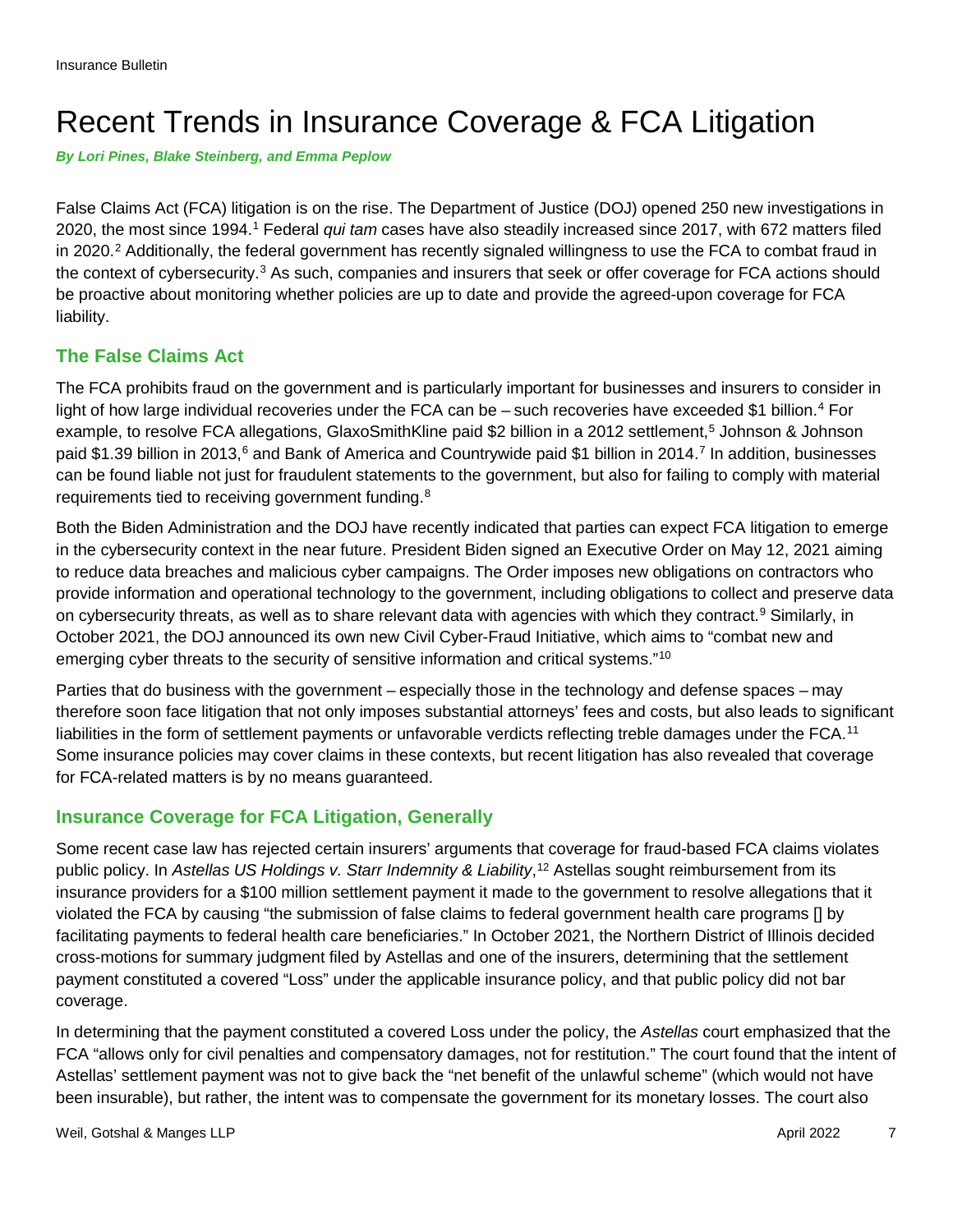noted that although the DOJ may have been able to pursue other claims beyond the FCA, such as unjust enrichment, the DOJ did not do so – "the primary focus of the DOJ's investigation and subsequent settlement was a violation under the FCA," which was insurable under Illinois law.

In addition, the insurer in *Astellas* argued, among other things, that allowing insurance coverage for losses stemming from fraud-based allegations was against Illinois public policy. The court, however, disagreed and held that losses incurred to address allegations related to fraud are insurable. In reaching its decision, the *Astellas* court considered a Delaware state case involving federal securities fraud in which the Delaware court had held that fraudbased claims were insurable under directors and officers (D&O) policies. The *Astellas* court found that case to be "instructive" for purposes of assessing whether the settlement payment in *Astellas* was insurable[.13](#page-10-5)

#### **Notice Requirements**

When a company becomes the subject of an FCA investigation, a close reading of notice requirements and provisions in insurance policies regarding what constitutes a "Claim" for purposes of qualifying for coverage can inform the adequacy of notice to an insurer. Notably, compliance with notice requirements can be complicated because, among other reasons, FCA actions are often filed under seal.<sup>[14](#page-10-6)</sup> 672 of the 922 FCA actions initiated in 2020 were *qui tam* cases, which must first be filed under seal.[15](#page-10-7) Obligations to provide notice of litigation may be linked to policy provisions defining when a "Claim" has been deemed to be initiated for purposes of seeking coverage. [16](#page-10-8) In interpreting policy language, some courts have held that allegations become claims for which insureds can seek coverage with initial court filings, even if a case remains under seal.<sup>[17](#page-10-9)</sup>

Insurers and insureds can also negotiate specific notice requirements. [18](#page-10-10) In *PAMC, Ltd. v. National Union Fire Insurance Co. of Pittsburgh*, the policyholder was required to provide notice to its insurer "as soon as practicable" once the policyholder's risk manager or general counsel "first bec[ame] aware of the Claim."[19](#page-10-11) However, that policyholder was found to have failed to provide notice after receiving a subpoena and becoming aware that an FCA *qui tam* action had been filed against it. The policyholder, however, argued that a "Claim" was not initiated for notice purposes under the applicable policy until the DOJ's investigation concluded. The policyholder argued that even if the subpoena did trigger the notice obligations, the policyholder did not violate the notice requirements by failing to disclose the subpoena and *qui tam* action because the DOJ had requested that the policyholder not disclose the subpoena unless it received permission. However, the court disagreed and held in favor of the insurer. The *PAMC* court stated that insurance policies that require notice are regularly deemed unambiguous and are strictly construed according to their explicit terms.

As indicated above, in interpreting policy language, certain courts have held that allegations become claims for which insureds can seek coverage after initial court filings,<sup>[20](#page-10-12)</sup> not necessarily when a company receives formal notice such as through service,<sup>[21](#page-10-13)</sup> or through the unsealing of the suit.<sup>[22](#page-10-14)</sup> In the case of PAMC's policy, the language was found to limit the triggering of notice obligations to when a specific official became aware of the claim. Even with such language, however, disputes might arise regarding whether coverage for FCA suits might possibly require disclosure upon receipt of communications regarding potential FCA allegations.

Notice obligations can also differ across policies and depending on the coverage being sought. In *SHH Holdings v.*  Allied World Specialty Insurance,<sup>[23](#page-10-15)</sup> the court found that SHH's failure to disclose an FCA investigative demand when applying for Employment Practices Liability (EPL) insurance did not preclude it from obtaining EPL coverage. SHH – which also applied for D&O coverage in the same application in which it applied for EPL coverage – argued that the application questions did not require it to disclose the FCA Civil Investigation Demand (CID). SHH argued that the FCA "claim could never be dragged into the D&O coverage period" and that it "did not intend coverage to apply to the [FCA] allegations." The court agreed with SHH.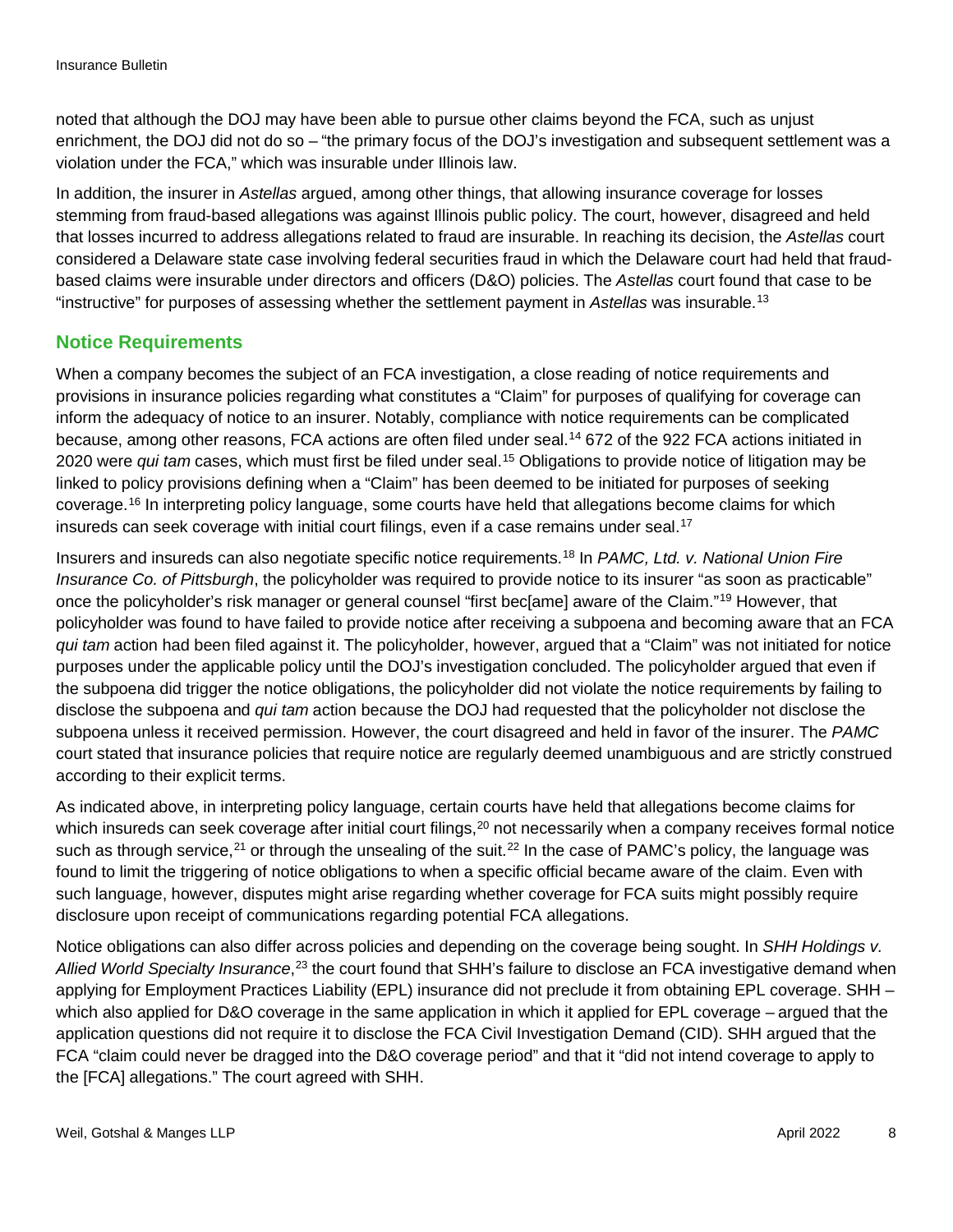#### **Scope of Professional Services Liability**

Through professional services liability (PSL) insurance, insurers may offer coverage of potential FCA liability to companies that engage in the business of skilled services, which includes industries that require specialized knowledge such as banking, healthcare, law, or accounting. Several recent decisions have involved the scope of what actions can be covered under PSL policies.

For example, in *IberiaBank v. Illinois Union Insurance*, the Fifth Circuit rejected coverage for policyholder IberiaBank's settlement with the government to resolve FCA allegations because IberiaBank's transactions with the government fell outside the scope of "professional services."[24](#page-10-16) The insurance policy specified that professional services "must be performed pursuant to a written contract with such policyholder or *client* for consideration inuring to the benefit of [IberiaBank]." The court found that the settlement payment was not covered, in part because IberiaBank did not receive any consideration from the government, meaning the government was not IberiaBank's client under the applicable policy. In short, "IberiaBank [could not] procure coverage for a claim brought by the government on the basis of professional services rendered to IberiaBank's borrowers."

Additionally, the Fourth Circuit has indicated that, to be covered under PSL insurance, claims must arise out of the job requirements of a specialized profession.<sup>[25](#page-10-17)</sup> Business, marketing, staffing, and operational decisions have been found to fall outside this scope.<sup>[26](#page-10-18)</sup> However, if the conduct in question – though it is insufficient on its own to qualify as "professional services" – causes either the rendering or the failure to render professional services, it is likely to be insurable.[27](#page-10-19) For example, in *Affinity Living Group, LLC v. StarStone Specialty Insurance*, the court allowed Affinity to obtain insurance coverage for an FCA lawsuit because the facility failed to render the professional services referenced in Medicaid reimbursement claims. The court, in interpreting the applicable policy's requirement that the claim "arise[] out of" a medical incident for coverage, noted that failure to render medical services constituted a covered "medical incident" and that the failure to render services "[bore] a causal relationship to the [false] billing," entitling Affinity to coverage.<sup>[28](#page-10-20)</sup>

To recap, when assessing PSL insurance coverage, parties should review the policy carefully. In the context of FCA coverage matters, courts have addressed those actions that constitute the rendering of "professional services" and thus are insurable by PSL insurance. As indicated in *IberiaBank*, stakeholders should consider what, if any, specific language defines what qualifies as "professional services" and consider whether work falls within such a classification. For example, if the policy requires that consideration be exchanged for work to be considered "professional services" and eligible for PSL insurance, an assessment may consider whether such an exchange for consideration from the government occurred. Further, as indicated in the Fourth Circuit cases, an assessment may consider whether actions implicate exposure to potential FCA liability arising from the demands of a job that requires specialized knowledge or skill, or whether such actions constitute a peripheral business, marketing, or operational activity. If the former, the activity might be coverable under PSL insurance, whereas if the latter, the activity might not be.

#### **Broad Exclusions & Denials of Coverage**

Recent case law has also addressed issues concerning the broad denial of coverage for FCA matters, both in the context of policy drafting and coverage determination. According to some decisions, broad language in an insurance policy limiting coverage might be enforceable. In adjudicating coverage of an FCA claim, the Ninth Circuit in *Office Depot v. AIG Specialty Insurance* found an exclusion in an insurance policy that precluded coverage for any claim "alleging, arising out of or resulting, directly or indirectly, from any liability or obligation under *any contract or*  agreement or out of any breach of contract" to be permissible,<sup>[29](#page-10-21)</sup> but noted the "uncomfortable breadth" of the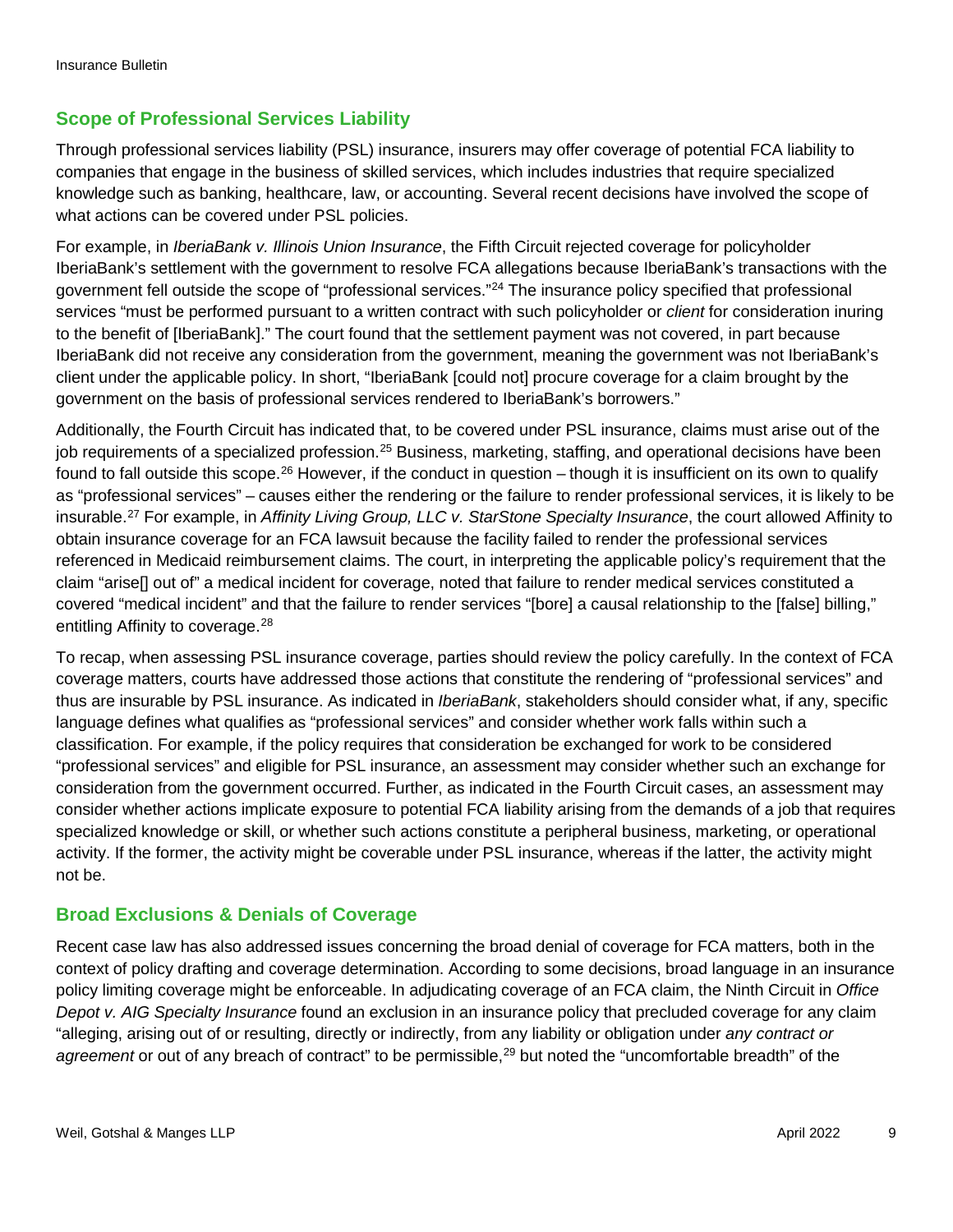exclusion. The court found that because the FCA suit was premised on Office Depot's contractual obligations, its losses in connection with the suit were not covered by the policy.

Courts in some cases have found policy language to reflect broad coverage exclusions and to be ambiguous, and have interpreted some such policy language in favor of coverage. For instance, in *Guaranteed Rate*, the court found that where the applicable policy did not define "Professional Services," the Professional Services "Exclusion must be interpreted narrowly in favor of coverage," and concluded that the Professional Services Exclusion did not apply to prevent coverage.[30](#page-10-22) Separately, the insurer in *Guaranteed Rate* argued that a CID issued to the policyholder by the federal government in connection with FCA allegations did not constitute a "Claim" pursuant to the applicable insurance policy, despite the fact that the policy defined the term "Claim" to include "a civil, administrative or regulatory investigation against the Insured." The court, however, disagreed, finding that the policy language at issue in *Guaranteed Rate* was consistent with the language at issue in an earlier case where the court had also deemed a CID to constitute a "Claim" pursuant to an applicable insurance policy.

#### **Takeaways**

Stakeholders should consider the following when considering a new insurance policy:

#### **When Negotiating Insurance Policies**

- Consider the language in potential exclusions and what, if any, implications might follow from language that might limit or preclude coverage for liability arising out of "any contract or agreement."
- Assess the policy's notice requirement language, including whether language specifies that notice requirements are premised on when a specific individual becomes aware of a claim, or includes a particular definition of "claim" that specifies when the claim is considered initiated for purposes of the policy.
- Whether fraud exclusions exist for the policy that might be relevant to coverage for losses attributed to FCA fraud-related allegations.

#### **Regarding Receipt of Information or Requests Relating to an Ongoing FCA Investigation:**

- Consider whether the insured has provided early disclosure to the insurer. Assess whether CIDs served on a company might indicate an FCA investigation.
- Consider the allegations and whether they fall within the scope of policies.

<span id="page-9-0"></span><sup>1</sup> DOJ, FRAUD STATISTICS – OVERVIEW (updated Jan. 14, 2021), [https://www.justice.gov/opa/press-release/file/1354316/download.](https://www.justice.gov/opa/press-release/file/1354316/download)

<span id="page-9-1"></span><sup>2</sup> *Id.*

<span id="page-9-2"></span><sup>3</sup> Exec. Order No. 14028, 86 Fed. Reg. 26,633 (May 12, 2021), [https://www.federalregister.gov/documents/2021/05/17/2021-10460/improving](https://www.federalregister.gov/documents/2021/05/17/2021-10460/improving-the-nations-cybersecurity)[the-nations-cybersecurity.](https://www.federalregister.gov/documents/2021/05/17/2021-10460/improving-the-nations-cybersecurity)

\_\_\_\_\_\_\_\_\_\_\_\_\_\_\_\_\_\_\_\_\_\_\_\_\_\_\_\_\_\_\_\_\_\_\_\_\_\_\_\_\_\_\_\_\_\_\_\_\_\_\_\_\_\_\_\_\_\_\_\_\_\_\_\_\_\_\_\_\_\_\_\_\_\_\_\_\_\_\_\_\_\_\_\_\_\_\_\_\_\_\_\_\_\_\_\_\_\_\_\_\_\_\_\_\_\_\_

<span id="page-9-3"></span><sup>4</sup> 31 U.S.C. § 3729 (2018).

<span id="page-9-4"></span><sup>5</sup> DOJ, GLAXOSMITHKLINE TO PLEAD GUILTY AND PAY \$3 BILLION TO RESOLVE FRAUD ALLEGATIONS AND FAILURE TO REPORT SAFETY DATA (JULY 2, 2012), [https://www.justice.gov/opa/pr/glaxosmithkline-plead-guilty-and-pay-3-billion-resolve-fraud-allegations-and-failure-report.](https://www.justice.gov/opa/pr/glaxosmithkline-plead-guilty-and-pay-3-billion-resolve-fraud-allegations-and-failure-report) 

<span id="page-9-5"></span><sup>6</sup> DOJ, JOHNSON & JOHNSON TO PAY MORE THAN \$2.2 BILLION TO RESOLVE CRIMINAL AND CIVIL INVESTIGATIONS (Nov. 4, 2013), [https://www.justice.gov/opa/pr/johnson-johnson-pay-more-22-billion-resolve-criminal-and-civil-investigations.](https://www.justice.gov/opa/pr/johnson-johnson-pay-more-22-billion-resolve-criminal-and-civil-investigations)

<span id="page-9-6"></span><sup>7</sup> DOJ, BANK OF AMERICA TO PAY \$16.65 BILLION IN HISTORIC JUSTICE DEPARTMENT SETTLEMENT FOR FINANCIAL FRAUD LEADING UP TO AND DURING THE FINANCIAL CRISIS (Aug. 21, 2014), [https://www.justice.gov/opa/pr/bank-america-pay-1665-billion-historic-justice-department](https://www.justice.gov/opa/pr/bank-america-pay-1665-billion-historic-justice-department-settlement-financial-fraud-leading)[settlement-financial-fraud-leading.](https://www.justice.gov/opa/pr/bank-america-pay-1665-billion-historic-justice-department-settlement-financial-fraud-leading)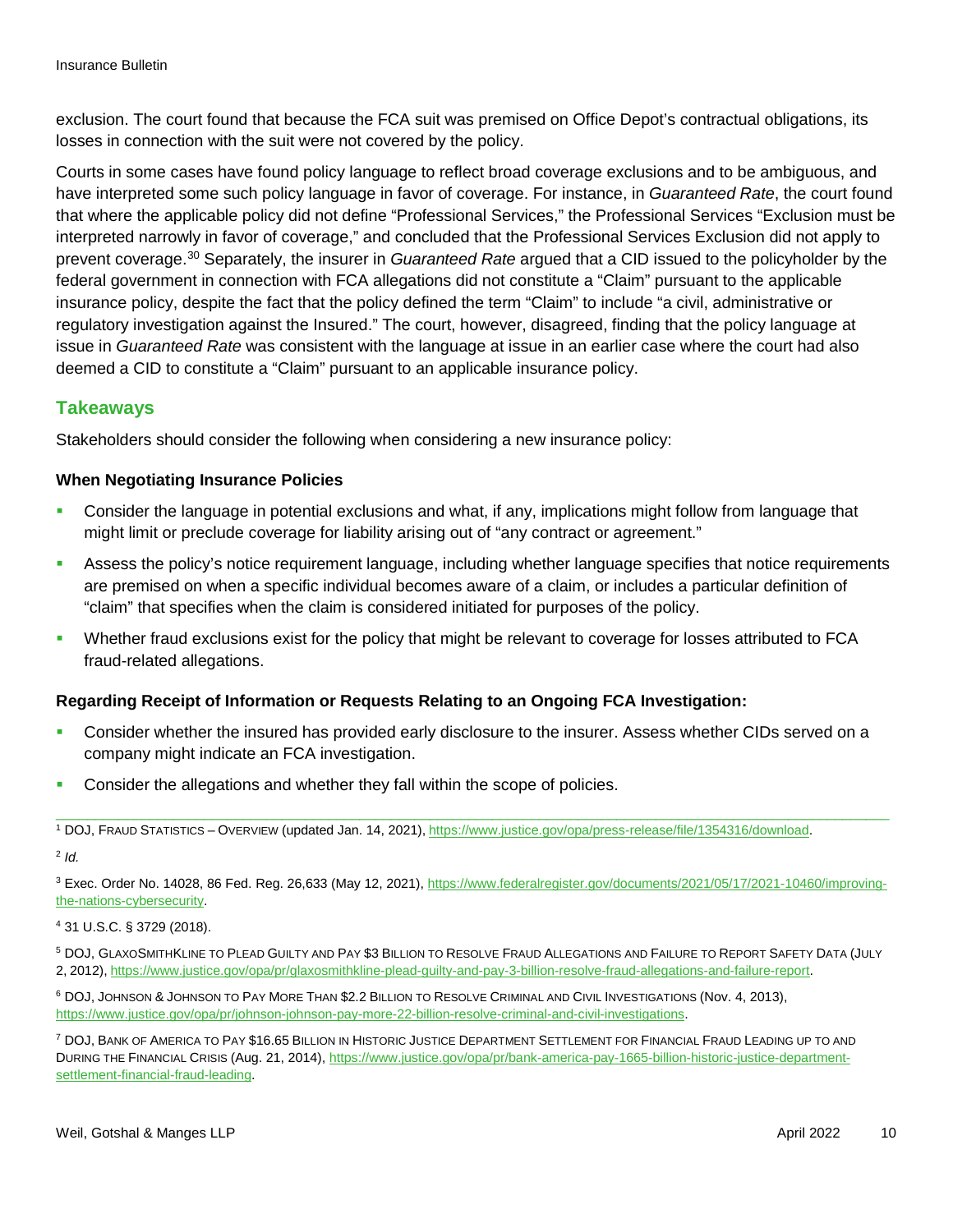<span id="page-10-0"></span>31 U.S.C. § 3729 (2018).

<span id="page-10-1"></span> Exec. Order No. 14028, 86 Fed. Reg. 26,633 (May 12, 2021), [https://www.federalregister.gov/documents/2021/05/17/2021-10460/improving](https://www.federalregister.gov/documents/2021/05/17/2021-10460/improving-the-nations-cybersecurity)[the-nations-cybersecurity.](https://www.federalregister.gov/documents/2021/05/17/2021-10460/improving-the-nations-cybersecurity)

<span id="page-10-2"></span> DOJ, DEPUTY ATTORNEY GENERAL LISA O. MONACO ANNOUNCES NEW CIVIL CYBER-FRAUD INITIATIVE (Oct. 6, 2021), [https://www.justice.gov/opa/pr/deputy-attorney-general-lisa-o-monaco-announces-new-civil-cyber-fraud-initiative.](https://www.justice.gov/opa/pr/deputy-attorney-general-lisa-o-monaco-announces-new-civil-cyber-fraud-initiative)

<span id="page-10-3"></span>31 U.S.C. § 3729.

<span id="page-10-4"></span>*Astellas US Holdings, Inc. v. Starr Indemnity & Liability Co.*, No. 17-cv-08220, 2021 WL 4711503 (N.D. Ill. Oct. 8, 2021).

<span id="page-10-5"></span>*Id.* at \*21-22 (discussing *RSUI Indem. Co. v. Murdock*, 248 A.3d 887 (Del. 2021)).

<span id="page-10-6"></span>*See PAMC, Ltd. v. Nat'l Union Fire Ins. Co. of Pittsburgh*, 2019 WL 666726 at \*2 (C.D. Cal. Feb. 12, 2019); 31 U.S.C. § 3730(b)(2) (2018).

<span id="page-10-7"></span>DOJ, FRAUD STATISTICS – OVERVIEW, (updated Jan. 14, 2021), [https://www.justice.gov/opa/press-release/file/1354316/download.](https://www.justice.gov/opa/press-release/file/1354316/download) 

<span id="page-10-8"></span>*PAMC*, at 2019 WL 666726 at \*1-2.

<span id="page-10-9"></span> *See Springstone, Inc. v. Hiscox Ins. Co., Inc.,* No. 20-6014, 2021 WL 4240779 at \*2 (6th Cir. Sept. 17, 2021) (holding that under the applicable policy, a claim was "made" when it was filed); *AmerisourceBergen v. ACE American Ins. Co.*, 100 A.3d 283, 288-89, 291 (Pa. Sup. Ct. 2014) (precluding coverage for costs incurred in defending against an FCA *qui tam* action under a "Prior or Pending Litigation" exclusion, noting that litigation had been filed with the court prior to the applicable policy's effective date); *HR Acquisition I Corp. v. Twin City Fire Ins. Co.*, 547 F.3d 1309, 1317-19 (11th Cir. 2008) (precluding coverage under a "prior litigation" exclusion, and noting that for the exclusion to apply, the action need only be "pending" or "exist" – service need not have been made).

<span id="page-10-10"></span>*PAMC, Ltd. v. Nat'l Union Fire Ins. Co. of Pittsburgh*, 2019 WL 666726 (C.D. Cal. Feb. 12, 2019).

<span id="page-10-11"></span>*Id.* at \*2.

<span id="page-10-12"></span> *See Springstone*, 2021 WL 4240779 at \*2; *AmerisourceBergen v. ACE American Ins. Co.*, 100 A.3d 283, 288-89 (Pa. Sup. Ct. 2014); *HR Acquisition I Corp. v. Twin City Fire Ins. Co.,* 547 F.3d 1309, 1317 (11th Cir. 2008).

<span id="page-10-13"></span>*AmerisourceBergen v. ACE American Ins. Co.*, 100 A.3d 283, 288-89 (Pa. Sup. Ct. 2014).

<span id="page-10-14"></span>*Springstone*, 2021 WL 4240779 at \*2.

<span id="page-10-15"></span>*SHH Holdings v. Allied World Specialty Ins. Co.*, 2020 WL 7385384 (N.D. Ohio, Dec. 16, 2020).

<span id="page-10-16"></span>*IberiaBank Corp. v. Illinois Union Ins. Co.*, 953 F.3d 339, 344 (5th Cir. 2020).

<span id="page-10-17"></span> *See Affinity Living Group, LLC v. StarStone Specialty Insurance Co.*, 959 F.3d 634, 639-43 (4th Cir. 2020); *see also Church Mut. Ins. Co. v. Lake Pointe Assisted Living, Inc.*, 517 F. Supp. 3d 467, 476-79 (E.D.N.C. 2021) (distinguishing *Affinity* and holding that business, marketing, and operational activities involved in running an adult care facility were "not the type of health-care professional service contemplated by the parties when the [] policy was issued," but ultimately finding that the policyholders were entitled to coverage for other reasons).

<span id="page-10-18"></span>*Church*, 517 F. Supp. 3d at 478-79.

<span id="page-10-19"></span>*Affinity*, 959 F.3d at 639-43.

<span id="page-10-20"></span>*Id.*

<span id="page-10-21"></span>*Off. Depot, Inc. v. AIG Specialty Ins. Co.*, 829 F.App'x 263, 263 (9th Cir. 2020) (emphasis added) (internal quotations omitted).

<span id="page-10-22"></span>*Guaranteed Rate, Inc. v. ACE Am. Ins. Co.*, No. CVN20C04268MMJCCLD, 2021 WL 3662269, at \*4 (Del. Super. Ct. Aug. 18, 2021).